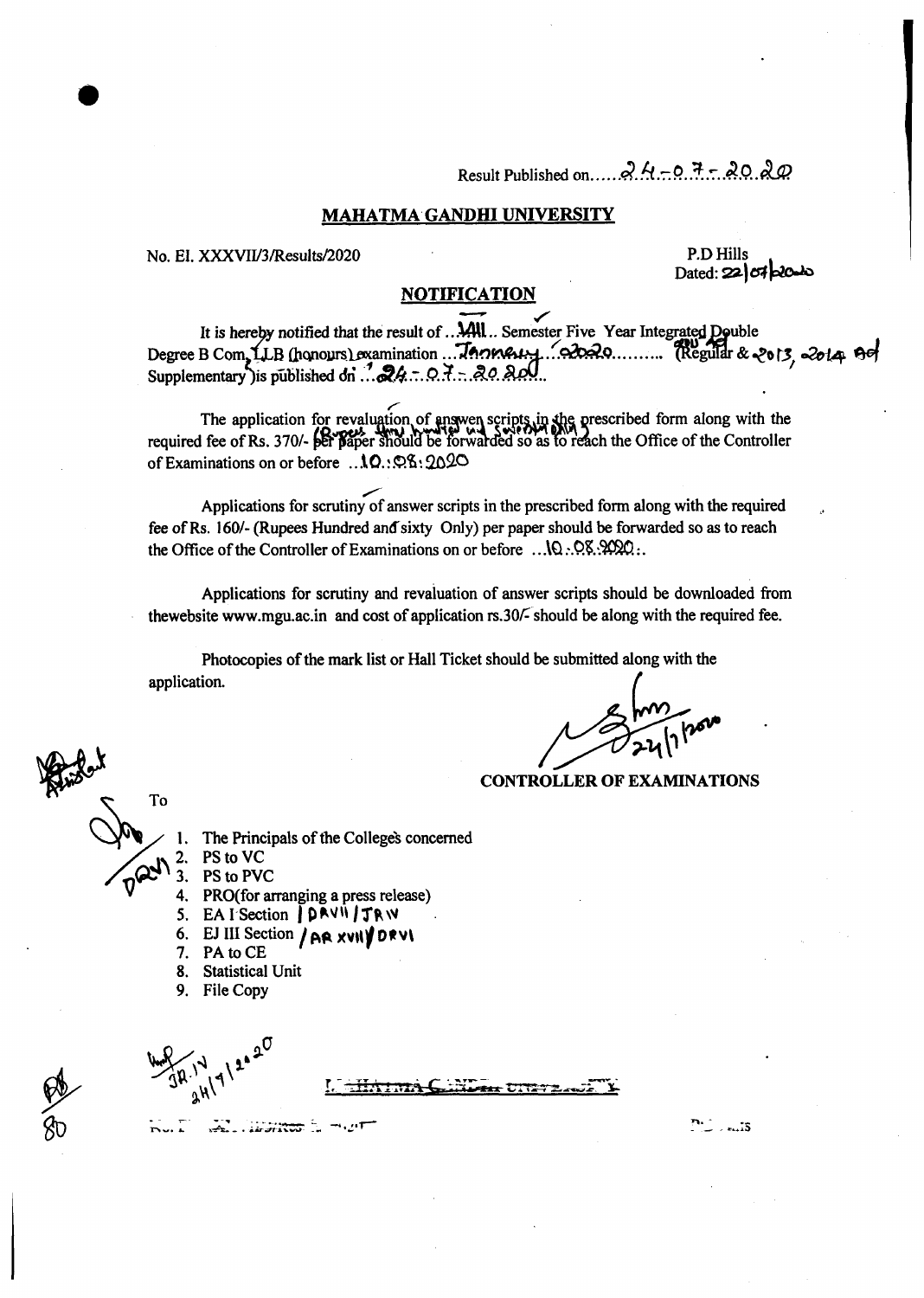۱

|                      |                          | Result of Eighth Semester Five Year Integrated Double Degree B.Com, LL.B(Honours)<br>Example $f' \circ \circ$ January 2000 |               |                  |  |
|----------------------|--------------------------|----------------------------------------------------------------------------------------------------------------------------|---------------|------------------|--|
|                      |                          | C S I COLLEGE OF LEGAL STUDIES KANAKKARY                                                                                   |               | ( တံလ<br>Koopula |  |
|                      |                          | <b>B.Com LLB</b>                                                                                                           |               |                  |  |
| <b>SEMESTER PASS</b> |                          |                                                                                                                            |               |                  |  |
| 62802(365)           | $\frac{1}{262803}$ (405) | 62804(385)                                                                                                                 | 62805(425)    | .62806(347)      |  |
| 62807(423)           | .62811(434)              | 62813(417)                                                                                                                 | $-62814(381)$ | $-62815(436)$    |  |
| 62816(386)           | 62817(385)               | $-62818(386)$                                                                                                              | 62823(424)    | 62824(413)       |  |
| $62825(443)^{2}$     | 62826(355)               | .62827(351)                                                                                                                | 62828 (393)   | $-62830(368)$    |  |
| 62832(387)           | 62833(359)               | $-62834(364)$                                                                                                              | $-62835(392)$ | 62837(373)       |  |
| .62838(347)          | $\frac{62840}{(395)}$    |                                                                                                                            |               |                  |  |

**ARTIST** 

PP Hills

Controller of Examinations

1 Result Of Eighth Semester Five Year Integrated Double Degree B.Com, LL.B(Honours) Examination January 2020 2

Trompiled using the U-ExPERT software developed and maintained by the Software Development Team at CETEX Pareeksha Bhavan, Mahatma Gandhi University Kottayam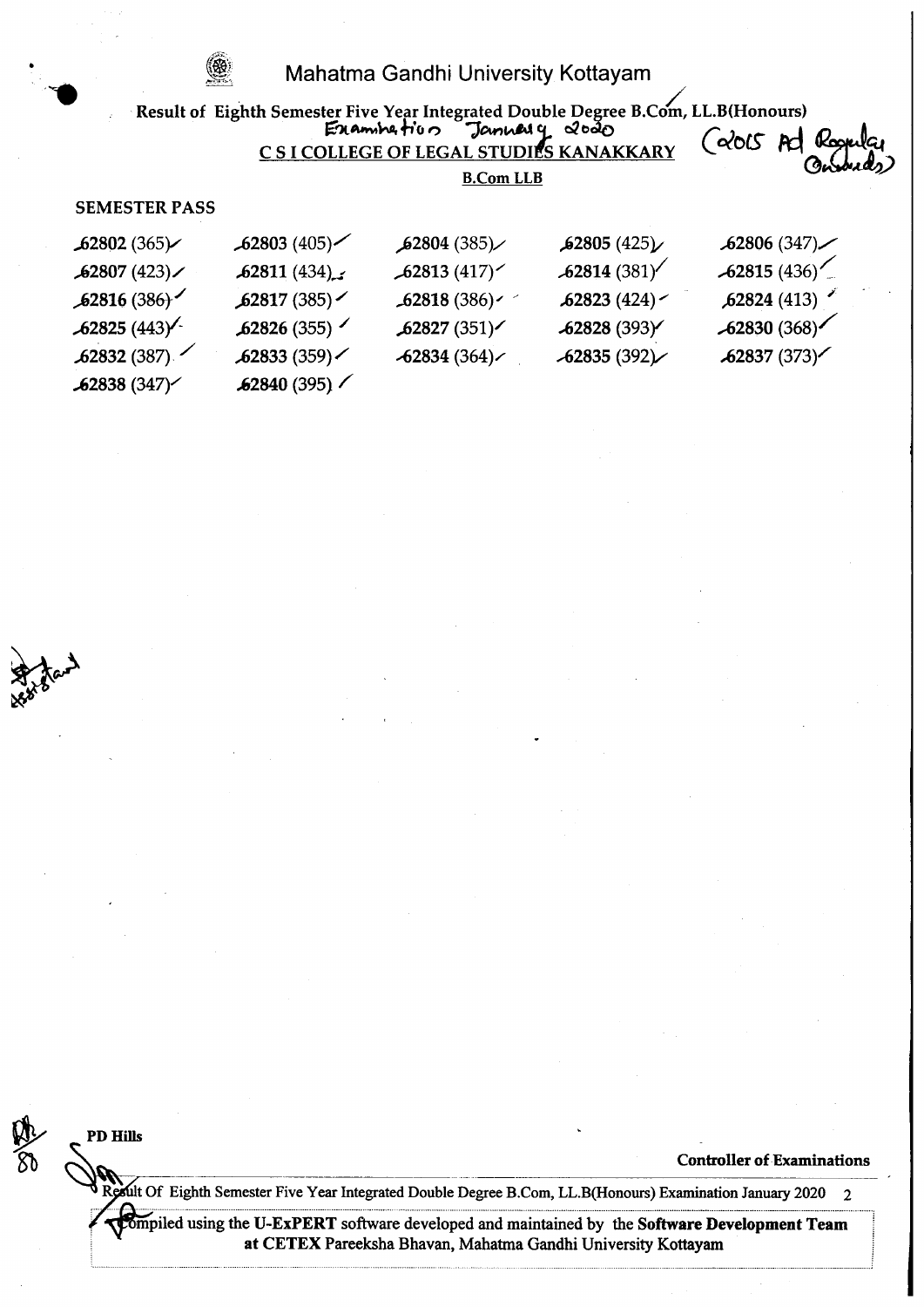

Result of Eighth Semester Five Year Integrated Double Degree B.Com, LL.B(Honours)  $km$ aning to January 20do

# C S I COLLEGE OF LEGAL STUDIES KANAKKARY

| <u>PAPER PASS</u>        |                             |                          |                   |
|--------------------------|-----------------------------|--------------------------|-------------------|
| $-62801$<br><b>PA</b>    | $\mathbb{H}$                | ADR                      |                   |
| -62809<br>PA             | $PIL \angle$                | $LL$ $\sim$              | ADR               |
| 62810<br>LL <sub>2</sub> | ADR/                        |                          |                   |
| -62812<br>LL             | ✓<br><b>ADR</b>             |                          |                   |
| <b>62819</b><br>$-PA$    | LL'                         | $\rm{IL}$                | ADR $\frac{1}{2}$ |
| 62820<br>PA /            | LL $\overline{\phantom{a}}$ | $ADR$ /                  |                   |
| -62821<br>$PA^{\prime}$  | ADR <sup>1</sup>            |                          |                   |
| 62822<br>ADR             |                             |                          |                   |
| <b>62829</b><br>$-PA$    | PIL                         | $\mathrm{m}$ $^{\prime}$ | ADR               |
| -62831<br>PA'            | LL/                         | $\mathbb{L}$             | <b>ADR</b>        |
| -62836<br>PA             | $\mathbb{L}^{\times}$       | ADR <sup>/</sup>         |                   |
| 62839<br>$PA$ $($        | ADR                         |                          |                   |
|                          |                             |                          |                   |



at CETEX Pareeksha Bhavan, Mahatma Gandhi University Kottayam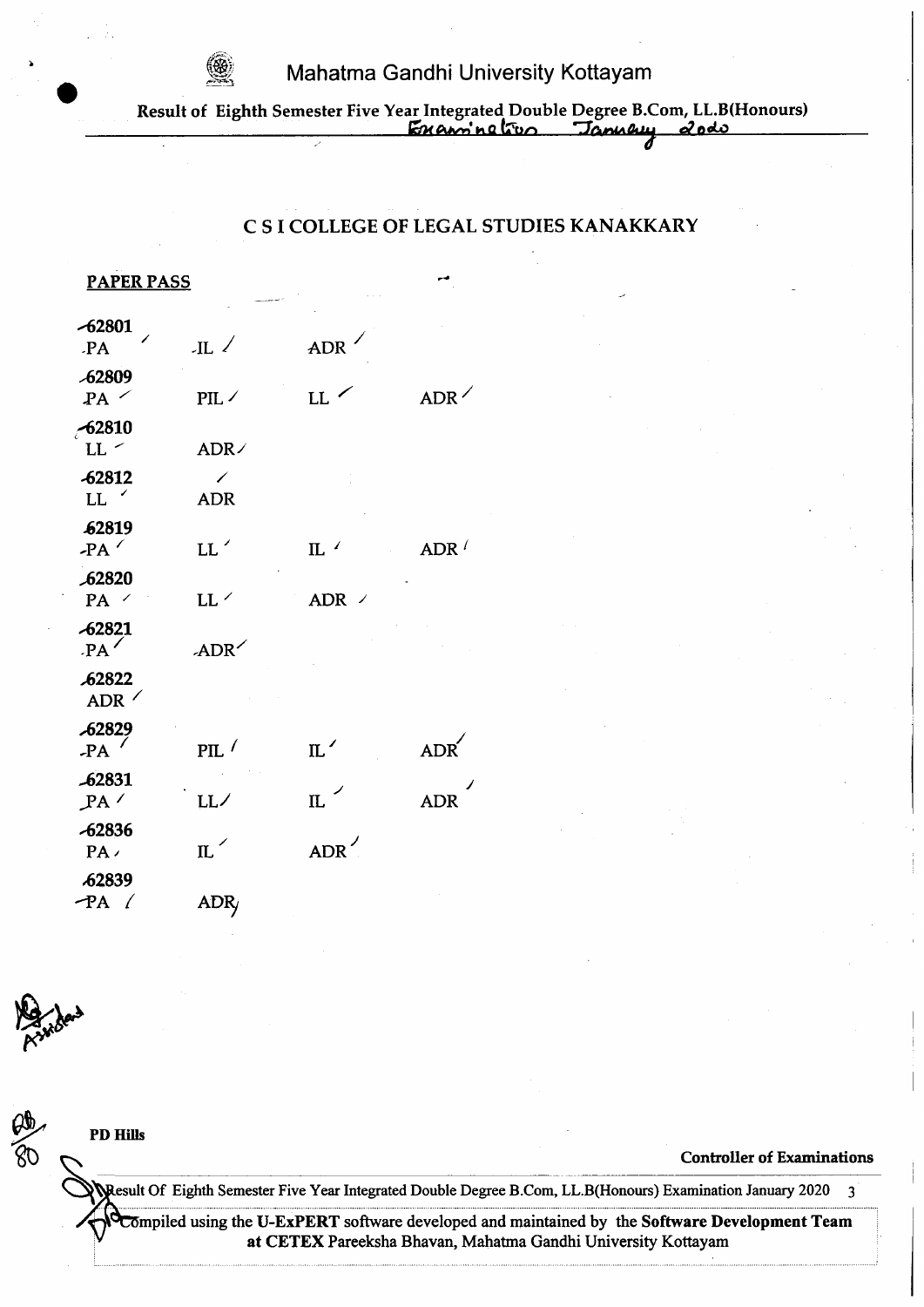#### Result of Eighth Semester Five Year Integrated Double Degree B.Com, LL.B(Honours) Examination January 2020 **B.Com LLB SEMESTER PASS**  $-62903(393)$  $62905(347)$  $62904(389)$  $62906(357)$  $-62901(328)$  $62915(387)$  $62917(409)'$  $-62916(376)$  $-62914(357)$  $62908(417)$  $-62920(358)$  $62921(408)$  $\frac{1}{2}$  62924 (377)  $62919(398)$  $62918(406)$  $62927(449)$ 62928 (359) 62925 (392) /

### **CO-OPERATIVE SCHOOL OF LAW THODUPUZHA**

#### **PAPER PASS**

| $-62907/$<br><b>PA</b> | <b>PIL</b>                 | LL.        | <b>ADŔ</b> |
|------------------------|----------------------------|------------|------------|
| <b>62911</b><br>PA     | <b>ADR</b>                 |            |            |
| 62912<br>PA            | $\mathfrak{n}$ $^{\prime}$ | <b>ADR</b> |            |
| $\frac{62913}{PA}$     | <b>ADR</b>                 |            |            |
| <b>62923</b><br>ADR    |                            |            |            |



**PD Hills** 

#### **Controller of Examinations**

Result Of Eighth Semester Five Year Integrated Double Degree B.Com, LL.B(Honours) Examination January 2020  $\overline{4}$ 

**Ampiled using the U-ExPERT** software developed and maintained by the Software Development Team at CETEX Pareeksha Bhavan, Mahatma Gandhi University Kottayam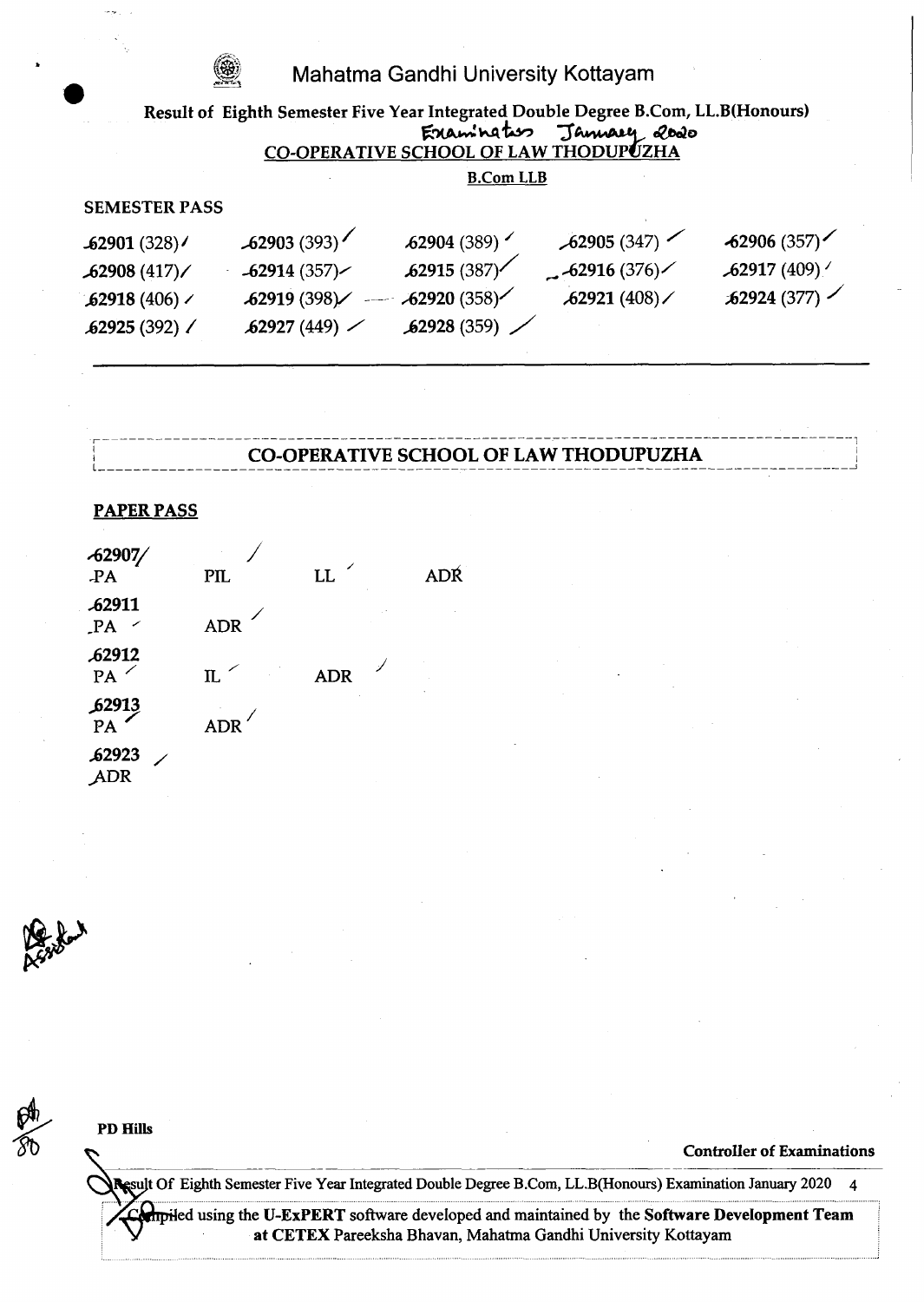| <b>B.Com LLB</b><br><b>SEMESTER PASS</b><br>62962(337)<br>.62956(346)<br>$\sim$ 62961 (352) $\sim$ |            |
|----------------------------------------------------------------------------------------------------|------------|
|                                                                                                    |            |
|                                                                                                    | 62966(360) |
|                                                                                                    |            |
|                                                                                                    |            |
| <b>MOUNT ZION LAW COLLEGE KADAMANITTA</b>                                                          |            |
| <b>PAPER PASS</b>                                                                                  |            |
|                                                                                                    |            |
| $-62951$<br><b>ADR</b><br>$\mathbb{L}$ $\sim$                                                      |            |
| 62952<br>ADR<                                                                                      |            |
| ∕ 62953گ<br>ADR                                                                                    |            |
| <b>62954</b><br>ADR                                                                                |            |
| 62955<br>ADR'<br>PA                                                                                |            |
| 62958<br>ADR /                                                                                     |            |
| <b>62965</b><br>$LSGPA$ $-$<br>IL<br>ADR<br>PA <                                                   |            |
| <b>62968</b><br>ADR                                                                                |            |
| Subjects                                                                                           |            |
|                                                                                                    |            |
| - Practical Anditing (PA)<br>- patric tuternational how (PIL)<br>$P_{1}$                           |            |
| - Lewol Law Coptional) (LL)<br>$\mathcal{P}$                                                       |            |
| P <sub>4</sub>                                                                                     |            |
| - hosal self court stricture pendre yet Administration (LSGIPA)<br>- Insurance haw (IL)<br>Ps      |            |
| pg<br>- Alternate Dispute Resolution (clinical people)                                             | (600)      |
| <b>PD Hills</b>                                                                                    |            |

 $\sim 10^6$ 

 $\ddot{\bullet}$ 

**BRANS** 

 $\ddot{\phantom{a}}$